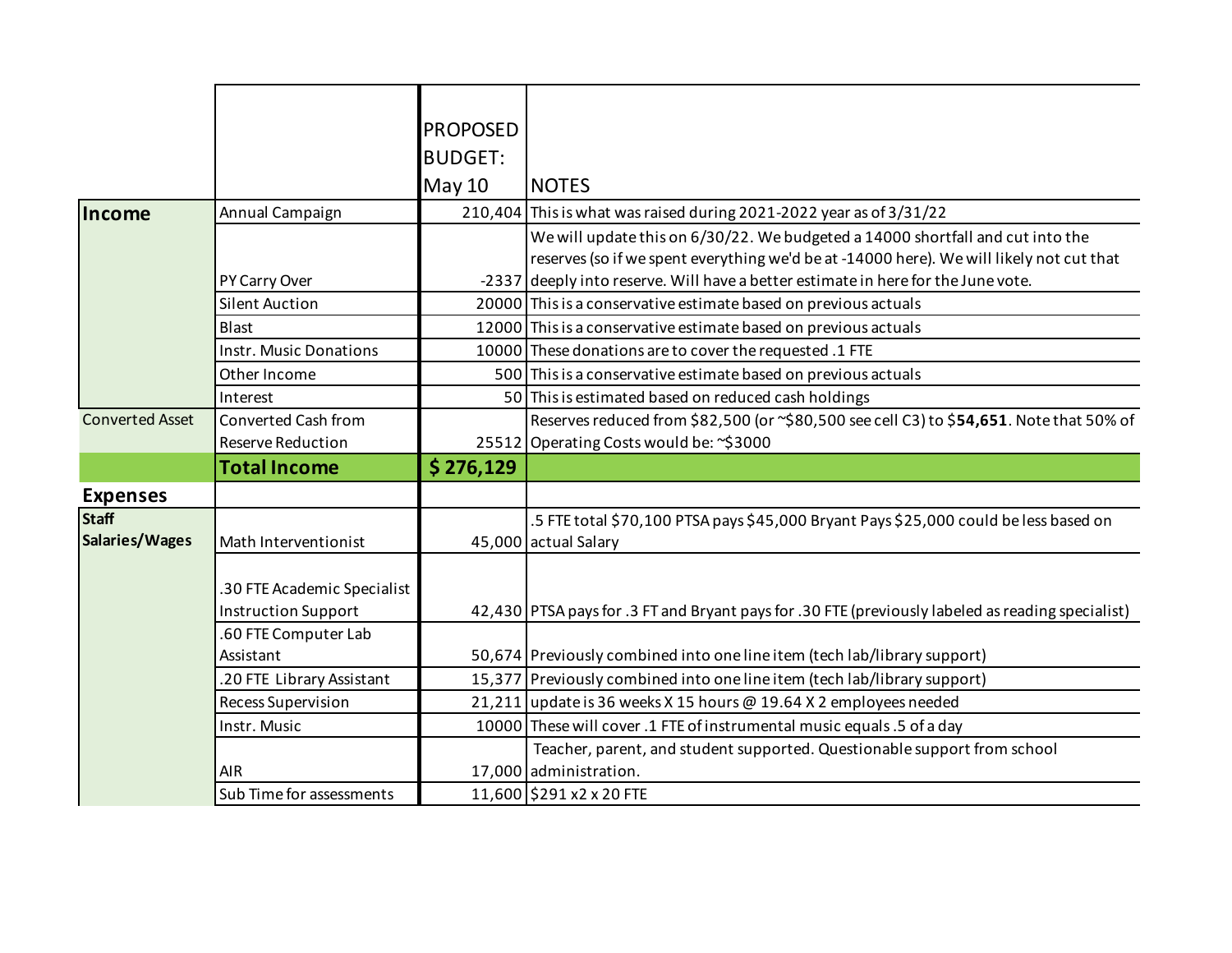|                        | Community Volunteer<br>Coord. |               | rate is 19.76 max 15 hours per week so about \$ 300 a week. 10 weeks \$3000, full year<br>7,410. Given most of work happens in the fall this can be to cover the first 10 weeks of<br>3,000 the school year. |
|------------------------|-------------------------------|---------------|--------------------------------------------------------------------------------------------------------------------------------------------------------------------------------------------------------------|
|                        | <b>Total Salaries/Wages</b>   | \$216,292     |                                                                                                                                                                                                              |
|                        |                               |               |                                                                                                                                                                                                              |
| <b>Curricular</b>      | Field Trips, Classroom        |               |                                                                                                                                                                                                              |
| <b>Materials</b>       | Materials, Support            |               | 9922   \$22 @ 451 students                                                                                                                                                                                   |
|                        | <b>Classroom Supplies</b>     |               | 4375 \$175 @ 22 teachers+ 3 others?                                                                                                                                                                          |
|                        | 5th Grade Camp                |               | 0 This is being covered this year by Islandwood                                                                                                                                                              |
|                        | Classroom Software            |               | 9,700 IXL software                                                                                                                                                                                           |
|                        |                               |               | Actual expenses were quite less than budgeted, so proposed value is from most recent                                                                                                                         |
|                        | Recorder Program (LinkUp)     |               | 630 actual                                                                                                                                                                                                   |
|                        | <b>Instrument Maintenance</b> |               | 220 piano tuning. This was peformed in fall 2021 at \$220.                                                                                                                                                   |
|                        | <b>Music Supplies</b>         |               | 400 Using previous years amounts                                                                                                                                                                             |
|                        | PE Supplies                   |               | 500 Using previous years amounts                                                                                                                                                                             |
|                        | <b>AIR Supplies</b>           |               | 700 Using previous years amounts                                                                                                                                                                             |
|                        | Assemblies                    | 400           |                                                                                                                                                                                                              |
|                        | Other Tech equip/services     |               | 130 Previous budgets have been high but actuals have been low                                                                                                                                                |
|                        | <b>Emergency Preparedness</b> |               | 500 These supplies are updated every three years. We just updated 2021-2022                                                                                                                                  |
|                        | <b>Total Curricular</b>       |               |                                                                                                                                                                                                              |
|                        | <b>Materials</b>              | \$.<br>27,477 |                                                                                                                                                                                                              |
|                        |                               |               |                                                                                                                                                                                                              |
| <b>Extracurricular</b> | <b>Familes in Need</b>        | 3500          |                                                                                                                                                                                                              |
|                        | <b>Grade Level Community</b>  |               |                                                                                                                                                                                                              |
|                        | <b>Building Grants</b>        |               | 3000 \$500 per grade                                                                                                                                                                                         |
|                        | Read-a-thon Sponsorship       | 2250          | \$5 x 450 students                                                                                                                                                                                           |
|                        | Social Engagement             | 2000          |                                                                                                                                                                                                              |
|                        | <b>Bryant Forums</b>          | 1500          |                                                                                                                                                                                                              |
|                        | Movie Licence                 | 400           |                                                                                                                                                                                                              |
|                        | Art Night                     | 250           |                                                                                                                                                                                                              |
|                        | <b>Field Day</b>              | 400           |                                                                                                                                                                                                              |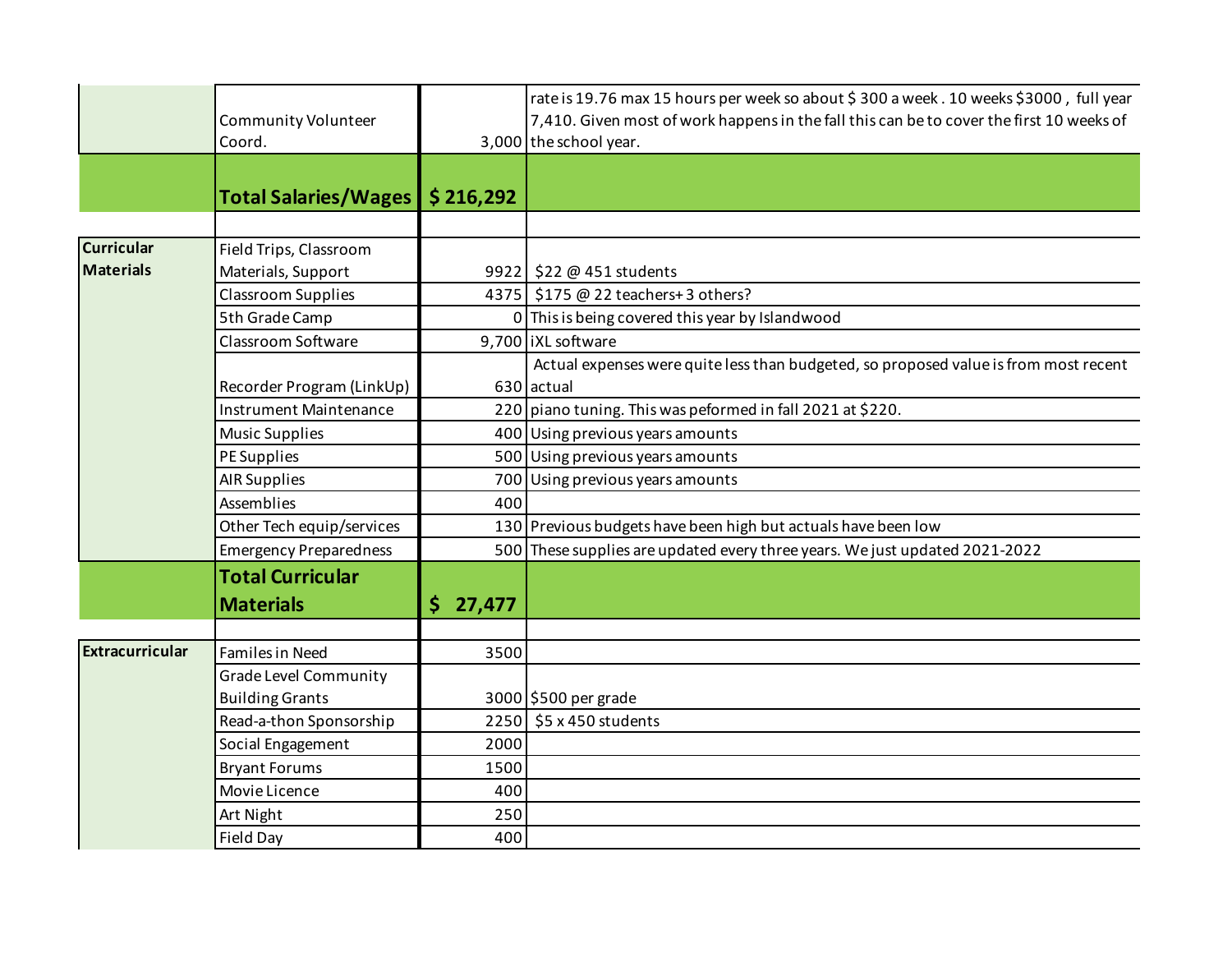|                | Science Fair Coordination     |                              | 3500 An increase on this line item was approved by board in March 2022               |
|----------------|-------------------------------|------------------------------|--------------------------------------------------------------------------------------|
|                | Science Fair Supplies         | 600                          |                                                                                      |
|                | Science Fair Background       |                              |                                                                                      |
|                | Checks                        | 350                          |                                                                                      |
|                | Legislative Advocacy          | 500                          |                                                                                      |
|                | PTSA staff appreciation       | 500                          |                                                                                      |
|                | Volunteer Recognition         | 300                          |                                                                                      |
|                | Departing Teacher/Staff       |                              |                                                                                      |
|                | Recognition                   | 150                          |                                                                                      |
|                |                               |                              |                                                                                      |
|                | Learning                      |                              |                                                                                      |
|                | Landscapes/Garden Buddies     | 200                          |                                                                                      |
|                | Salmon in Schools Friends     |                              |                                                                                      |
|                | of the Fishery Donation       | 100                          |                                                                                      |
|                | <b>Summer Reading Program</b> | 100                          |                                                                                      |
|                | <b>Writers Celebration</b>    | 200                          |                                                                                      |
|                | Writers BBQ                   | 150                          |                                                                                      |
|                | <b>Principal Directed</b>     |                              |                                                                                      |
|                | Appreciation                  | 1500                         |                                                                                      |
|                | Reflections                   | 150                          |                                                                                      |
|                | <b>Total Extracurricular</b>  | $\dot{\mathsf{S}}$<br>21,600 |                                                                                      |
|                |                               |                              |                                                                                      |
| Administrative | Software/QB/Website           |                              | 2000 Quickbooks online subscription. Must have.                                      |
|                | Insurance                     |                              | 460 D&O insurance. Must have and this is most recent actual                          |
|                | Accounting services           |                              | 2500 Estimate given conversations with Mary Beth Herold.                             |
|                | Licenses & Registrations      | 400                          | Gambling, Charitable Org, Annual Sec of St filing, Seattle renewal                   |
|                | Office Supplies/Po Box        | 200                          |                                                                                      |
|                |                               |                              | These have been itemized different ways in the past (see cell D88)by linking to the  |
|                | <b>Bank Fees/NSF</b>          |                              | donation source (eg school spirit, annual campaign, etc) and sometimes separated out |
|                | Charges/Credit card           |                              | 100 here. This underscores the need for an accountant.                               |
|                | Postage                       |                              | 50 Who still mails things?                                                           |
|                | Check Supply                  | 50                           |                                                                                      |
|                | <b>Total Administrative</b>   | \$<br>5,760                  |                                                                                      |